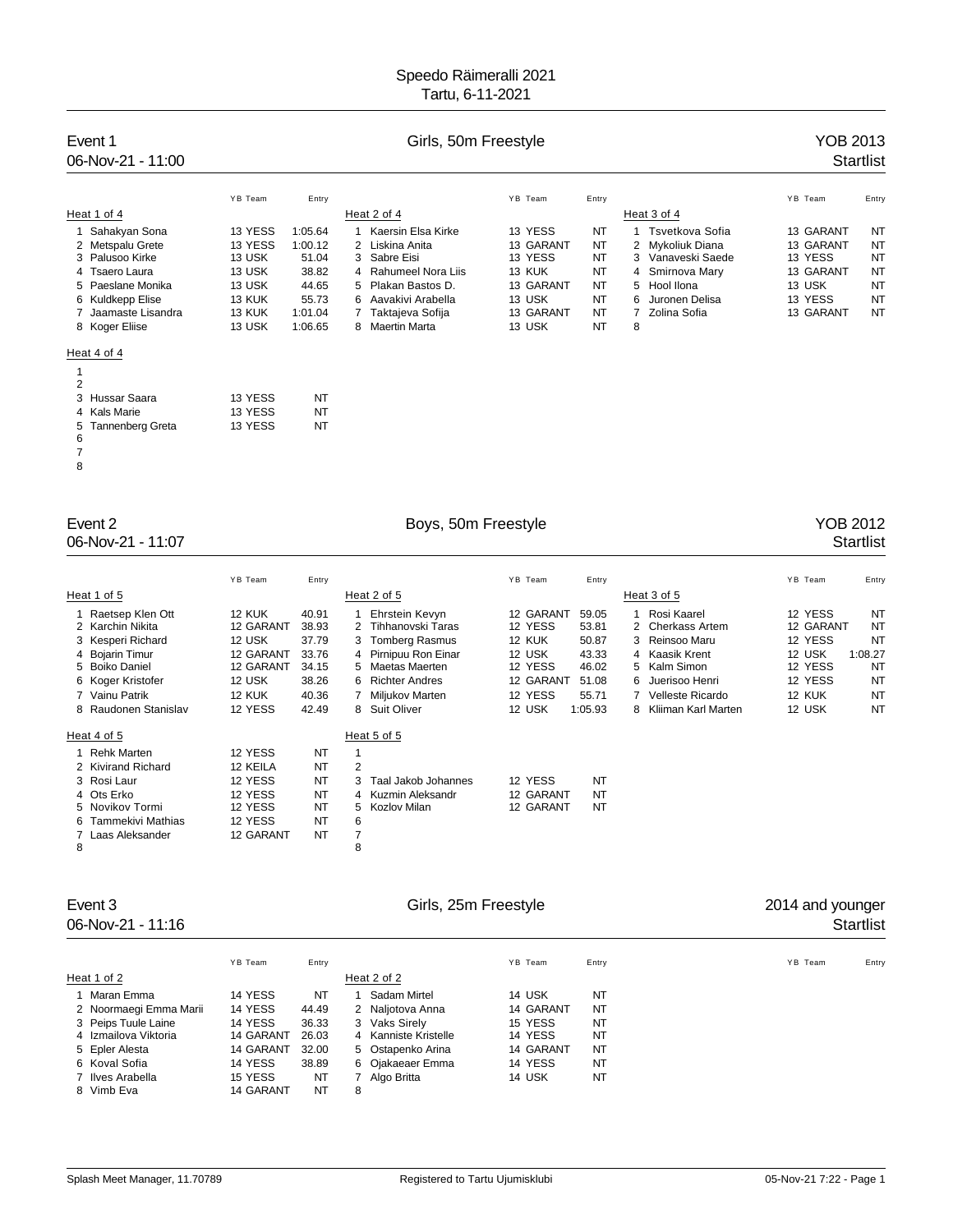# Event 4 **Boys**, 25m Freestyle **Example 2013** and younger 06-Nov-21 - 11:21 Startlist

|                     | YB Team       | Entry |                   |                    | YB Team   | Entry |                      |                            | YB Team   | Entry     |
|---------------------|---------------|-------|-------------------|--------------------|-----------|-------|----------------------|----------------------------|-----------|-----------|
| Heat 1 of 7         |               |       | Heat 2 of 7       |                    |           |       |                      | Heat 3 of 7                |           |           |
| Raudonen Alexander  | 14 YESS       | 27.31 | <b>Tamm Wille</b> |                    | 13 YESS   | 32.16 |                      | Ots Henri                  | 14 YESS   | 1:05.40   |
| 2 Kattel Robin      | <b>13 KUK</b> | 26.66 |                   | 2 Kuusesaar Kaspar | 13 YESS   | 30.42 |                      | Allas Ralf Mirko           | 14 YESS   | 43.29     |
| 3 Kasemets Karl     | 13 YESS       | 25.23 | 3                 | Kasemets Georg     | 14 YESS   | 29.80 |                      | 3 Vaelbe Kris Andreas      | 13 YESS   | 37.04     |
| 4 Kutsinski Milan   | 13 USK        | 21.34 |                   | 4 Paramonov Nikita | 14 GARANT | 28.00 |                      | 4 Trumm Rasmus             | 13 YESS   | 34.48     |
| 5 Zavizion Renat    | 13 GARANT     | 25.13 | 5 Ilves Fredi     |                    | 13 YESS   | 29.67 | 5.                   | <b>Tammiste Aleksander</b> | 13 YESS   | 35.99     |
| 6 Kuusevaeli Kevin  | 13 YESS       | 25.68 | 6 Efros Matvei    |                    | 14 GARANT | 30.00 |                      | 6 Piller Teodor            | 13 YESS   | 42.11     |
| Smirnov Aleksandr   | 13 GARANT     | 27.00 | Korsakov Ilja     |                    | 13 YESS   | 32.00 |                      | Juerisoo Kaarel            | 14 YESS   | 45.29     |
| 8 Pashenkov Matvei  | 14 YESS       | 27.43 | 8 Kruus Oskar     |                    | 14 USK    | 33.73 | 8                    | <b>Israel Romet</b>        | 14 UKKS   | <b>NT</b> |
| Heat 4 of 7         |               |       | Heat 5 of 7       |                    |           |       |                      | Heat 6 of 7                |           |           |
| 1 Verner Oleg       | 13 YESS       | NT    | Lunjov Igor       |                    | 14 GARANT | NT    |                      | Arukase Henry              | 13 YESS   | NT        |
| 2 Polisnin Maksim   | 13 GARANT     | NT    | 2 Meerits Mihkel  |                    | 15 YESS   | NT    | $\mathbf{2}^{\circ}$ | Popov Lukjan               | 13 GARANT | <b>NT</b> |
| 3 Shtaida Daniel    | 13 YESS       | NT    | 3 Filatov Kirill  |                    | 14 GARANT | NT    |                      | 3 Kovaljov Nikita          | 13 GARANT | <b>NT</b> |
| 4 Vaard Tristian    | 13 YESS       | NT    | 4 Vaks Kristofer  |                    | 13 YESS   | NT    |                      | 4 Joakit Alvar             | 13 YESS   | <b>NT</b> |
| 5 Reykhan Filipp    | 14 GARANT     | NT    |                   | Kaerkkaenen Kirill | 13 USK    | NT    | 5.                   | <b>Kleinert Thor</b>       | 13 GARANT | NT        |
| 6 Fedulov Vladislav | 14 GARANT     | NT    |                   | Liivamaee Karl     | 14 USK    | NT    | 6                    | Zaeuram Sebastian          | 13 YESS   | <b>NT</b> |
| 7 Veermets Maerten  | 13 USK        | NT    |                   | Koiker Paul Jakob  | 13 USK    | NT    |                      | <b>Ruemmel Remi</b>        | 13 YESS   | <b>NT</b> |
| 8 Kull Aron         | 13 YESS       | NT    | 8 Kaeggo Markus   |                    | 13 YESS   | NT    | 8                    | <b>Chekanov Dmitri</b>     | 14 GARANT | <b>NT</b> |
|                     |               |       |                   |                    |           |       |                      |                            |           |           |

### Heat 7 of 7

| 1 |                      |           |    |
|---|----------------------|-----------|----|
| 2 |                      |           |    |
|   | 3 Petristshev Artiom | 14 GARANT | NT |
|   | 4 Laumaee Marten     | 13 YESS   | NT |
|   | 5 Minenko Ares       | 13 YESS   | NT |
|   | 6 Loode Lennart      | 14 YESS   | NT |
|   |                      |           |    |

|  | 11:32 Medal ceremony No. 1. Girls, 50m Freestyle |  |  |  |  |  |
|--|--------------------------------------------------|--|--|--|--|--|
|--|--------------------------------------------------|--|--|--|--|--|

- 11:34 Medal ceremony No. 2. Boys, 50m Freestyle
- 11:36 Medal ceremony No. 3. Girls, 25m Freestyle
- 11:38 Medal ceremony No. 4. Boys, 25m Freestyle

| Event 5<br>06-Nov-21 - 11:40 |                   | Girls, 50m Backstroke |   |                   |  |           |       |    |                      | YOB 2013<br><b>Startlist</b> |           |       |
|------------------------------|-------------------|-----------------------|---|-------------------|--|-----------|-------|----|----------------------|------------------------------|-----------|-------|
|                              | YB Team           | Entry                 |   |                   |  | YB Team   | Entry |    |                      |                              | YB Team   | Entry |
| Heat 1 of 4                  |                   |                       |   | Heat 2 of 4       |  |           |       |    | Heat 3 of 4          |                              |           |       |
| 1 Liskina Anita              | 13 GARANT 1:10.49 |                       |   | Kals Marie        |  | 13 YESS   | NT    |    | <b>Maertin Marta</b> |                              | 13 USK    | NT    |
| 2 Jaamaste Lisandra          | 13 KUK            | 1:02.19               |   | 2 Mykoliuk Diana  |  | 13 GARANT | NT    |    | 2 Rahumeel Nora Liis |                              | 13 KUK    | NT    |
| 3 Robikov Jana               | 13 GARANT         | 53.41                 |   | 3 Hussar Saara    |  | 13 YESS   | NT    |    | 3 Sahakyan Sona      |                              | 13 YESS   | NT    |
| 4 Tsaero Laura               | 13 USK            | 47.49                 |   | 4 Metspalu Grete  |  | 13 YESS   | NT    |    | 4 Juronen Delisa     |                              | 13 YESS   | NT    |
| 5 Paeslane Monika            | 13 USK            | 50.56                 |   | 5 Vanaveski Saede |  | 13 YESS   | NT    |    | 5 Taktajeva Sofija   |                              | 13 GARANT | NT    |
| 6 Kuldkepp Elise             | 13 KUK            | 58.88                 |   | 6 Zolina Sofia    |  | 13 GARANT | NT    | 6. | Tannenberg Greta     |                              | 13 YESS   | NT    |
| 7 Palusoo Kirke              | 13 USK            | 1:03.76               |   | Plakan Bastos D.  |  | 13 GARANT | NT    |    | 7 Sabre Eisi         |                              | 13 YESS   | NT    |
| 8 Koger Elijse               | 13 USK            | 1:11.29               | 8 | Aavakivi Arabella |  | 13 USK    | NT    |    | 8 Kaersin Elsa Kirke |                              | 13 YESS   | NT    |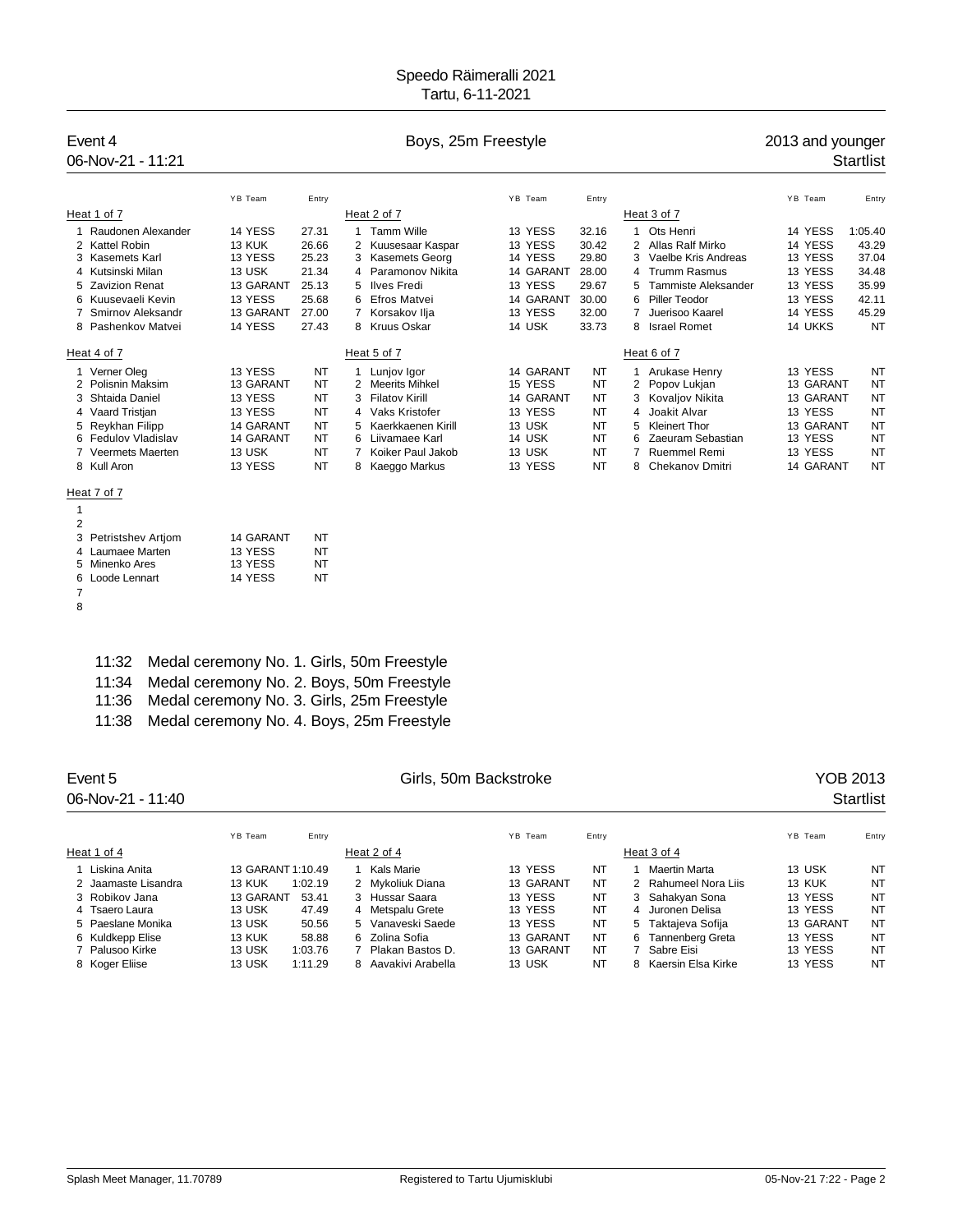# Event 5, Girls, 50m Backstroke

## Heat 4 of 4

| 2                 |           |    |
|-------------------|-----------|----|
| 3 Smirnova Mary   | 13 GARANT | NT |
| 4 Hool Ilona      | 13 USK    | NT |
| 5 Tsvetkova Sofia | 13 GARANT | NT |
| 6                 |           |    |
|                   |           |    |
| $\sim$            |           |    |

# Event 6 **Boys**, 50m Backstroke **Boys**, 50m Backstroke **Property** 1988 2012

# 06-Nov-21 - 11:48 Startlist

|   |                      | YB Team       | Entry |                           | YB Team<br>Entry                             | YB Team<br>Entry       |
|---|----------------------|---------------|-------|---------------------------|----------------------------------------------|------------------------|
|   | Heat 1 of 5          |               |       | Heat 2 of 5               | Heat 3 of 5                                  |                        |
|   | Pirnipuu Ron Einar   | 12 USK        | 50.95 | <b>Richter Andres</b>     | 12 GARANT1:02.37<br>Kozlov Milan             | 12 GARANT<br><b>NT</b> |
|   | 2 Kesperi Richard    | 12 USK        | 47.73 | 2 Ehrstein Kevyn          | 2 Rosi Kaarel<br>12 GARANT<br>59.50          | 12 YESS<br>NT          |
|   | 3 Koger Kristofer    | 12 USK        | 44.38 | 3 Tomberg Rasmus          | 12 KUK<br>55.12<br>3 Kuzmin Aleksandr        | NT<br>12 GARANT        |
|   | 4 Bojarin Timur      | 12 GARANT     | 38.65 | 4 Letnikov Ilja           | 12 GARANT<br>54.46<br>4 Miljukov Marten      | 12 YESS<br>1:10.34     |
|   | 5 Karchin Nikita     | 12 GARANT     | 43.05 | Ivanov Aleksandr          | 12 GARANT<br>54.90<br>5 Kaasik Krent         | 12 USK<br>1:10.96      |
|   | 6 Vainu Patrik       | <b>12 KUK</b> | 45.94 | <b>Berkhald Sten</b><br>6 | 12 GARANT<br>55.73<br>Kivirand Richard<br>6. | 12 KEILA<br>NT         |
|   | 7 Raetsep Klen Ott   | <b>12 KUK</b> | 50.09 | Maetas Maerten            | 12 YESS<br>1:02.02<br><b>Cherkass Artem</b>  | 12 GARANT<br>NT        |
|   | 8 Raudonen Stanislav | 12 YESS       | 52.74 | 8 Suit Oliver             | 12 USK<br>1:08.58<br>Tammekivi Mathias<br>8  | 12 YESS<br>NT          |
|   | Heat 4 of 5          |               |       | Heat 5 of 5               |                                              |                        |
|   | Velleste Ricardo     | 12 KUK        | NT    |                           |                                              |                        |
|   | 2 Rosi Laur          | 12 YESS       | NT    | 2                         |                                              |                        |
|   | 3 Rehk Marten        | 12 YESS       | NT    | Tihhanovski Taras<br>3    | 12 YESS<br><b>NT</b>                         |                        |
|   | 4 Novikov Tormi      | 12 YESS       | NT    | 4 Taal Jakob Johannes     | 12 YESS<br>NT                                |                        |
|   | 5 Kalm Simon         | 12 YESS       | NT    | 5 Ots Erko                | 12 YESS<br>NT                                |                        |
|   | 6 Reinsoo Maru       | 12 YESS       | NT    | 6                         |                                              |                        |
|   | Laas Aleksander      | 12 GARANT     | NT    | $\overline{7}$            |                                              |                        |
| 8 |                      |               |       | 8                         |                                              |                        |

# Event 7 Girls, 25m Backstroke

# 06-Nov-21 - 11:57 Startlist

|                        | YB Team   | Entry |   |                      | YB Team   | Entry     | YB Team | Entry |
|------------------------|-----------|-------|---|----------------------|-----------|-----------|---------|-------|
| Heat 1 of 2            |           |       |   | Heat 2 of 2          |           |           |         |       |
| 1 Ostapenko Arina      | 14 GARANT | NT    |   |                      |           |           |         |       |
| 2 Noormaegi Emma Marii | 14 YESS   | 51.67 |   | 2 Kanniste Kristelle | 14 YESS   | NT        |         |       |
| 3 Koval Sofia          | 14 YESS   | 37.31 |   | 3 Sadam Mirtel       | 14 USK    | NT        |         |       |
| 4 Izmailova Viktoria   | 14 GARANT | 27.17 |   | 4 Maran Emma         | 14 YESS   | NT        |         |       |
| 5 Epler Alesta         | 14 GARANT | 35.00 |   | 5 Algo Britta        | 14 USK    | <b>NT</b> |         |       |
| 6 Peips Tuule Laine    | 14 YESS   | 41.93 |   | 6 Naliotova Anna     | 14 GARANT | NT        |         |       |
| 7 Vimb Eva             | 14 GARANT | NT    |   |                      |           |           |         |       |
| 8 Vaks Sirely          | 15 YESS   | NT    | 8 |                      |           |           |         |       |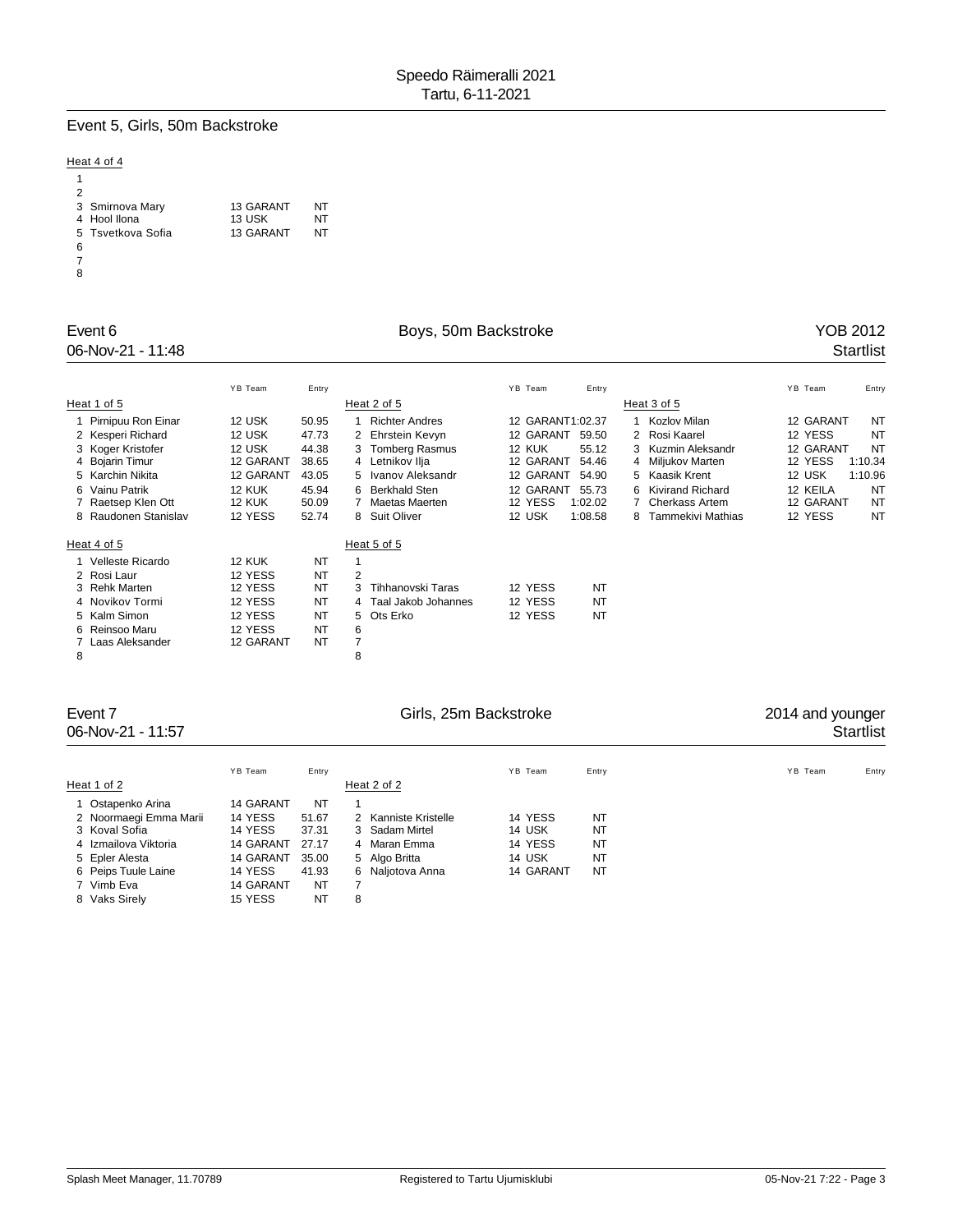# Event 8 **Boys**, 25m Backstroke **Boys**, 25m Backstroke 2013 and younger

# 06-Nov-21 - 12:01 Startlist

|                    | YB Team   | Entry     |    |                     | YB Team       | Entry |    |                       | YB Team       | Entry     |
|--------------------|-----------|-----------|----|---------------------|---------------|-------|----|-----------------------|---------------|-----------|
| Heat 1 of 7        |           |           |    | Heat 2 of 7         |               |       |    | Heat 3 of 7           |               |           |
| 1 Kuusevaeli Kevin | 13 YESS   | 30.00     |    | Kasemets Georg      | 14 YESS       | 35.97 |    | <b>Filatov Kirill</b> | 14 GARANT     | NT        |
| 2 Korsakov Ilja    | 13 YESS   | 29.24     |    | 2 Kruus Oskar       | 14 USK        | 35.22 |    | Ruemmel Remi          | 13 YESS       | NT        |
| 3 Zavizion Renat   | 13 GARANT | 27.06     |    | 3 Kattel Robin      | 13 KUK        | 34.38 | 3  | <b>Tamm Wille</b>     | 13 YESS       | 41.18     |
| 4 Kutsinski Milan  | 13 USK    | 23.95     |    | 4 Efros Matvei      | 14 GARANT     | 32.00 |    | 4 Allas Ralf Mirko    | 14 YESS       | 38.80     |
| 5 Pashenkov Matvei | 14 YESS   | 26.98     |    | 5 Kuusesaar Kaspar  | 13 YESS       | 33.94 | 5. | Tammiste Aleksander   | 13 YESS       | 39.51     |
| 6 Kasemets Karl    | 13 YESS   | 29.02     | 6  | <b>Trumm Rasmus</b> | 13 YESS       | 35.22 | 6. | Vaard Tristjan        | 13 YESS       | 46.28     |
| Smirnov Aleksandr  | 13 GARANT | 30.00     |    | Raudonen Alexander  | 14 YESS       | 35.62 |    | 7 Zavialov Georgi     | 13 GARANT     | <b>NT</b> |
| 8 Paramonov Nikita | 14 GARANT | 31.00     |    | 8 Ilves Fredi       | 13 YESS       | 36.21 | 8  | Minenko Ares          | 13 YESS       | <b>NT</b> |
| Heat 4 of 7        |           |           |    | Heat 5 of 7         |               |       |    | Heat 6 of 7           |               |           |
| Shtaida Daniel     | 13 YESS   | NT        |    | Chekanov Dmitri     | 14 GARANT     | NT    |    | Verner Oleg           | 13 YESS       | NT        |
| 2 Joakit Alvar     | 13 YESS   | NT        |    | 2 Kovaljov Nikita   | 13 GARANT     | NT    | 2  | Petristshev Artiom    | 14 GARANT     | <b>NT</b> |
| 3 Liivamaee Karl   | 14 USK    | NT        |    | 3 Arukase Henry     | 13 YESS       | NT    | 3  | Kleinert Thor         | 13 GARANT     | <b>NT</b> |
| 4 Kase Kristen     | 13 YESS   | NT        | 4  | Jaamul Marten       | <b>14 KUK</b> | NT    |    | 4 Polezhajev Matvei   | 13 GARANT     | <b>NT</b> |
| 5 Veermets Maerten | 13 USK    | NT        | 5. | Loode Lennart       | 14 YESS       | NT    | 5. | Lunjov Igor           | 14 GARANT     | <b>NT</b> |
| 6 Pasetsnik Artemi | 13 GARANT | NT        | 6. | Zeleznjakov Mark    | 13 GARANT     | NT    | 6  | Vaks Kristofer        | 13 YESS       | <b>NT</b> |
| 7 Reykhan Filipp   | 14 GARANT | NT        |    | Kaerkkaenen Kirill  | 13 USK        | NT    |    | <b>Meerits Mihkel</b> | 15 YESS       | <b>NT</b> |
| 8 Laumaee Marten   | 13 YESS   | NT        | 8. | Kolistratov Ingvar  | 13 GARANT     | NT    | 8  | Jaamul Martti         | <b>14 KUK</b> | <b>NT</b> |
| Heat 7 of 7        |           |           |    |                     |               |       |    |                       |               |           |
| Burdakov Ivan      | 13 GARANT | <b>NT</b> |    |                     |               |       |    |                       |               |           |

12:12 Medal ceremony No. 5. Girls, 50m Backstroke

2 Kull Aron 13 YESS NT<br>3 Popov Lukjan 13 GARANT NT 3 Popov Lukjan 13 GARANT NT<br>4 Polisnin Maksim 13 GARANT NT 4 Polisnin Maksim 13 GARANT NT<br>5 Fedulov Vladislav 14 GARANT NT

6 Israel Romet 14 UKKS NT<br>7 Kaeggo Markus 13 YESS NT

5 Fedulov Vladislav

7 Kaeggo Markus

8

- 12:14 Medal ceremony No. 6. Boys, 50m Backstroke
- 12:16 Medal ceremony No. 7. Girls, 25m Backstroke
- 12:18 Medal ceremony No. 8. Boys, 25m Backstroke

| Event 9<br>06-Nov-21 - 12:20 |               |         |   | Girls, 100m Freestyle |           |           | YOB 2013<br><b>Startlist</b> |
|------------------------------|---------------|---------|---|-----------------------|-----------|-----------|------------------------------|
|                              | YB Team       | Entry   |   |                       | YB Team   | Entry     | YB Team<br>Entry             |
| Heat 1 of 2                  |               |         |   | Heat 2 of 2           |           |           |                              |
| 1 Maertin Marta              | 13 USK        | NT      |   |                       |           |           |                              |
| 2 Sabre Eisi                 | 13 YESS       | NT      | 2 |                       |           |           |                              |
| 3 Palusoo Kirke              | 13 USK        | NT      | 3 | Kuldkepp Elise        | 13 KUK    | NT        |                              |
| 4 Paeslane Monika            | 13 USK        | 1:38.84 |   | 4 Sahakyan Sona       | 13 YESS   | <b>NT</b> |                              |
| 5 Tsaero Laura               | 13 USK        | 2:36.00 |   | 5 Robikov Jana        | 13 GARANT | NT        |                              |
| 6 Metspalu Grete             | 13 YESS       | NT      | 6 | Rahumeel Nora Liis    | 13 KUK    | <b>NT</b> |                              |
| 7 Jaamaste Lisandra          | <b>13 KUK</b> | NT      |   |                       |           |           |                              |
| 8 Kals Marie                 | 13 YESS       | NT      | 8 |                       |           |           |                              |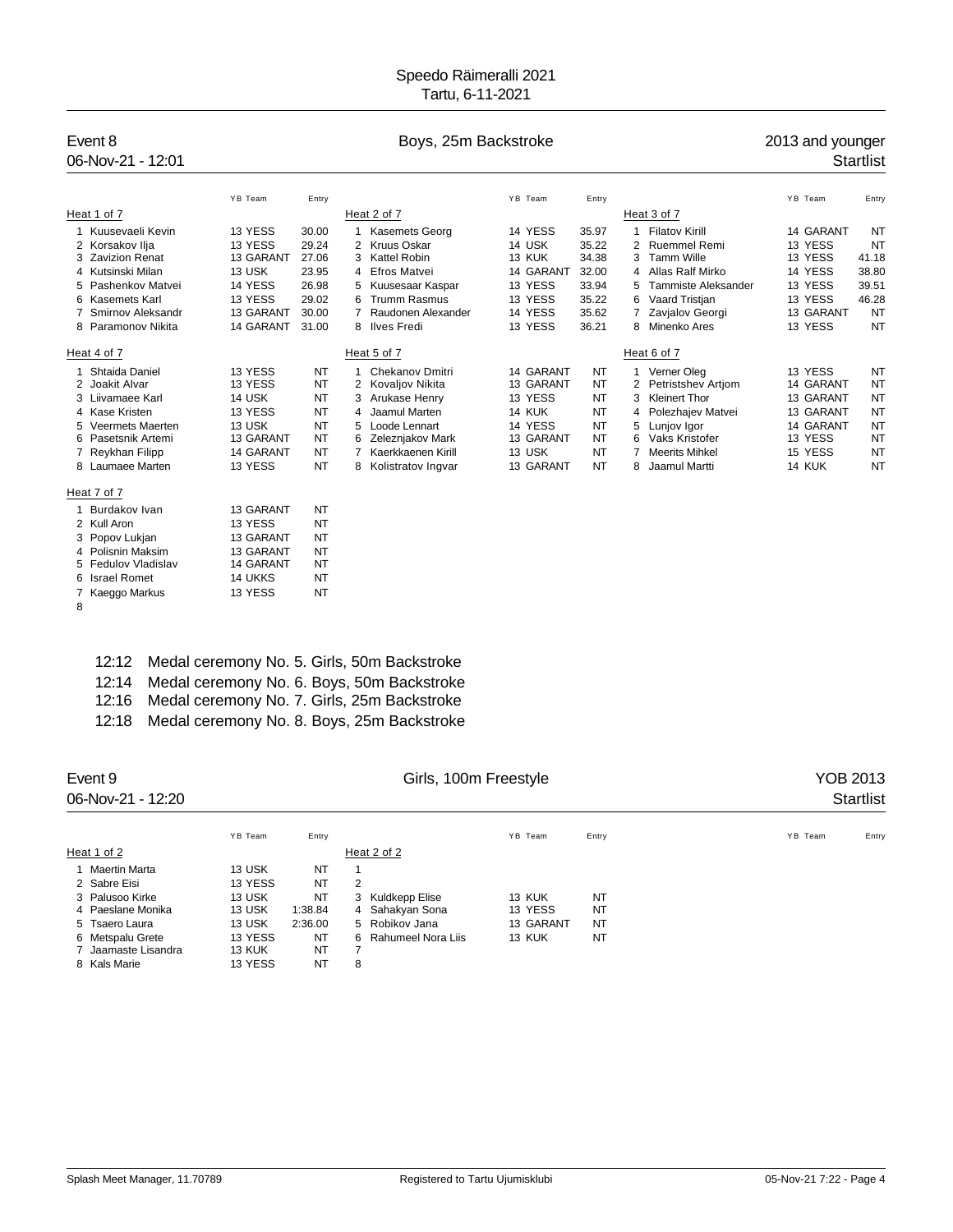| Event 10<br>06-Nov-21 - 12:27 |                   |         | YOB 2012             | <b>Startlist</b> |           |         |       |
|-------------------------------|-------------------|---------|----------------------|------------------|-----------|---------|-------|
|                               | YB Team           | Entry   |                      | YB Team          | Entry     | YB Team | Entry |
| Heat 1 of 2                   |                   |         | Heat 2 of 2          |                  |           |         |       |
| Miljukov Marten               | 12 YESS           | NT      | <b>Berkhald Sten</b> | 12 GARANT        | NT        |         |       |
| 2 Kliiman Karl Marten         | 12 USK            | 1:55.05 | 2 Kaasik Krent       | 12 USK           | NT        |         |       |
| 3 Koger Kristofer             | 12 USK            | 1:29.60 | 3 Velleste Ricardo   | 12 KUK           | NT        |         |       |
| 4 Boiko Daniel                | 12 GARANT 1:17.10 |         | 4 Tomberg Rasmus     | 12 KUK           | NT        |         |       |
| 5 Kesperi Richard             | 12 USK            | 1:24.68 | 5 Tihhanovski Taras  | 12 YESS          | <b>NT</b> |         |       |
| 6 Pirnipuu Ron Einar          | 12 USK            | 1:38.11 | 6 Letnikov Ilja      | 12 GARANT        | NT        |         |       |
| 7 Raudonen Stanislav          | 12 YESS           | NT      | 7 Suit Oliver        | 12 USK           | NT        |         |       |
| 8 Ivanov Aleksandr            | 12 GARANT         | NT      | 8 Reinsoo Maru       | 12 YESS          | <b>NT</b> |         |       |

Event 11 Girls, 50m Freestyle 2014 and younger 06-Nov-21 - 12:35 Startlist YB Team Entry Entry Entry The YB Team Entry State of the State of the State of the State of the State of the S Heat 1 of 1 1 2 Ojakaeaer Emma 14 YESS NT 3 Maran Emma 14 YESS NT 4 Algo Britta 14 USK 52.43<br>5 Koval Sofia 14 YESS NT 5 Koval Sofia 14 YESS NT<br>6 Sadam Mirtel 14 USK NT 6 Sadam Mirtel 7

8

# Event 12 **Event 12** Boys, 50m Freestyle **Event 12** 2013 and younger 06-Nov-21 - 12:37 Startlist

|                                       | YB Team<br>Entry                      |                                    | YB Team<br>Entry                                                                   | YB Team            | Entry           |
|---------------------------------------|---------------------------------------|------------------------------------|------------------------------------------------------------------------------------|--------------------|-----------------|
| Heat 1 of 4                           |                                       | Heat 2 of 4                        | Heat 3 of 4                                                                        |                    |                 |
| 1 Ilves Fredi<br>2 Raudonen Alexander | 13 YESS<br>NT<br>14 YESS<br>1:00.37   | Joakit Alvar<br>2 Kuusesaar Kaspar | 13 YESS<br>NT<br>Minenko Ares<br>13 YESS<br>NT<br>2 Vaard Tristian                 | 13 YESS<br>13 YESS | NT<br>NT        |
| 3 Kolistratov Ingvar                  | 13 GARANT<br>54.69                    | 3 Ruemmel Remi                     | 13 YESS<br>NT<br>3 Verner Oleg                                                     | 13 YESS            | NT              |
| 4 Kutsinski Milan                     | 13 USK<br>39.65                       | Kaeggo Markus<br>$\overline{4}$    | 13 YESS<br>NT<br>4 Burdakov Ivan                                                   | 13 GARANT          | NT              |
| 5 Kattel Robin<br>6 Pasetsnik Artemi  | 13 KUK<br>48.91<br>13 GARANT<br>56.06 | 5 Kruus Oskar<br>6 Israel Romet    | <b>NT</b><br>14 USK<br>5 Kasemets Karl<br><b>NT</b><br>14 UKKS<br>6 Kasemets Georg | 13 YESS<br>14 YESS | <b>NT</b><br>NT |
| 7 Pashenkov Matvei                    | 14 YESS<br>1:08.78                    | Polezhajev Matvei                  | 13 GARANT<br>NT<br>Kull Aron                                                       | 13 YESS            | NT              |
| 8 Zavialov Georgi                     | 13 GARANT<br>NT                       | Kuusevaeli Kevin<br>8              | 13 YESS<br>NT<br>8 Laumaee Marten                                                  | 13 YESS            | <b>NT</b>       |

### Heat 4 of 4

|   | 1 Vaelbe Kris Andreas | 13 YESS   | ΝТ |
|---|-----------------------|-----------|----|
|   | 2 Tammiste Aleksander | 13 YESS   | NΤ |
|   | 3 Korsakov Ilja       | 13 YESS   | NT |
|   | 4 Zeleznjakov Mark    | 13 GARANT | NT |
|   | 5 Trumm Rasmus        | 13 YESS   | NT |
|   | 6 Liivamaee Karl      | 14 USK    | NT |
|   | 7 Kaerkkaenen Kirill  | 13 USK    | NT |
| 8 |                       |           |    |

| 12:47 | Medal ceremony No. 9. Girls, 100m Freestyle       |
|-------|---------------------------------------------------|
|       | 12:49 Medal ceremony No. 10. Boys, 100m Freestyle |
|       | 12:51 Medal ceremony No. 11. Girls, 50m Freestyle |

12:53 Medal ceremony No. 12. Boys, 50m Freestyle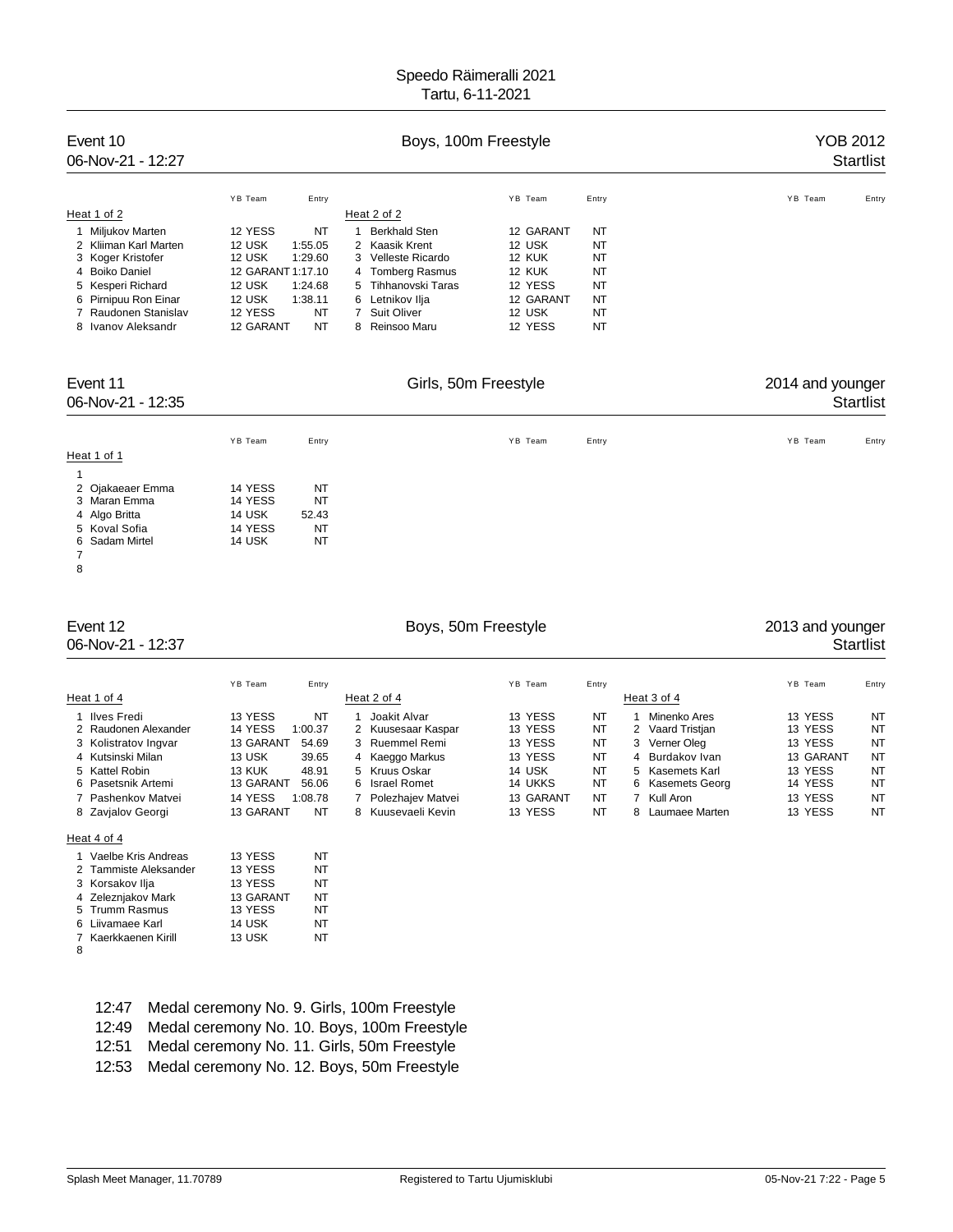| Event 13<br>$06$ -Nov-21 - 15:30 |                   |         | Girls, 100m Medley    |                          |                     | YOB 2010<br><b>Startlist</b> |  |  |
|----------------------------------|-------------------|---------|-----------------------|--------------------------|---------------------|------------------------------|--|--|
|                                  | YB Team           | Entry   |                       | YB Team<br>Entry         |                     | YB Team<br>Entry             |  |  |
| Heat 1 of 3                      |                   |         | Heat 2 of 3           |                          | Heat 3 of 3         |                              |  |  |
| 1 Kiiker Emma                    | 10 YESS           | 1:26.65 | Reinaru Berit         | <b>10 KUK</b><br>1:39.69 |                     |                              |  |  |
| 2 Kiiker Anna                    | 10 YESS           | 1:25.32 | 2 Palu Isabel         | 10 UKKS<br>1:38.06       | 2                   |                              |  |  |
| 3 Tammik Susanna Loviis          | 10 USK            | 1:21.61 | 3 Fjodorova Jaroslava | 10 GARANT1:34.49         | 3 Ots Karolin       | 10 KUK<br>NT                 |  |  |
| 4 Erik Rika                      | 10 YESS           | 1:19.11 | 4 Palloson Hanna      | 10 USK<br>1:32.32        | 4 Nikitina Karina   | 10 PALUSK 1:50.25            |  |  |
| 5 Suuroja C.                     | <b>10 KUK</b>     | 1:20.79 | 5 Sarjas Laura Rika   | 10 PALUSK 1:33.84        | 5 Maeesepp Minna Li | 10 YESS<br>1:52.30           |  |  |
| 6 Fokina Arina                   | 10 GARANT 1:22.45 |         | 6 Rebane Mia          | 10 YESS<br>1:34.75       | 6                   |                              |  |  |
| 7 Asi Saskia                     | <b>10 KUK</b>     | 1:25.72 | 7 Kookmaa Lenna       | 10 GARANT1:39.49         |                     |                              |  |  |
| 8 Rebane Iris                    | 10 YESS           | 1:30.24 | 8 Kovanen Ida         | <b>10 KUK</b><br>1:49.76 | 8                   |                              |  |  |

## Event 14 **Exercit 14** Boys, 100m Medley **Boys, 100m Medley** Startlist<br>
University of the Startlist<br>
Boys, 100m Medley **Startlist**<br>
Startlist 06-Nov-21 - 15:38

|                        | YB Team           | Entry   |                      | YB Team<br>Entry    |                           | YB Team           | Entry   |
|------------------------|-------------------|---------|----------------------|---------------------|---------------------------|-------------------|---------|
| Heat 1 of 3            |                   |         | Heat 2 of 3          |                     | Heat 3 of 3               |                   |         |
| 1 Metspalu Gustav Karl | 09 YESS           | 1:22.95 | Ott Jako-Kaur        | 09 USK<br>1:30.48   |                           |                   |         |
| 2 Maeesepp Erik        | 09 USK            | 1:19.03 | 2 Hein Morten        | 09 BRIIS<br>1:27.62 | 2 Kirsimaa Gregor Hendrik | 09 USK            | NT      |
| 3 Vassenin Elissei     | 09 GARANT 1:16.80 |         | 3 Lessing Gerd Johan | 09 USK<br>1:25.21   | 3 Kesperi Ralf            | 09 USK            | 1:44.36 |
| 4 Kalvet Ragnar        | 09 KUK            | 1:13.50 | 4 Baranjuk Mark      | 09 GARANT1:24.57    | 4 Turovets Aleksei        | 09 PALUSK 1:33.06 |         |
| 5 Suharov Rudolf       | 09 KUK            | 1:14.29 | 5 Laht Gregor        | 09 YESS<br>1:24.72  | 5 Tillisson Artur         | 09 YESS           | 1:40.19 |
| 6 Vesselov Robert      | 09 GARANT 1:18.47 |         | 6 Milsin Vadim       | 09 GARANT1:27.23    | 6 Zhemkov Maksim          | 09 GARANT1:52.81  |         |
| 7 Haug Hendrik Markus  | 09 KUK            | 1:19.11 | Juhandi Stever       | 09 KUK<br>1:29.49   |                           |                   |         |
| 8 Alvin Kaspar         | 09 KUK            | 1:23.03 | 8 Sitman Robert      | 09 USK<br>1:32.26   | 8                         |                   |         |

06-Nov-21 - 15:45

# Event 15 Form of the Control of Girls, 50m Freestyle Free States of the Startlist Control of the States of the States of the States of the States of the States of the States of the States of the States of the States of the

|  |  | ∙artlı⊱ |  |
|--|--|---------|--|
|  |  |         |  |

|                    | YB Team       | Entry |                       | YB Team       | Entry | YB Team | Entry |
|--------------------|---------------|-------|-----------------------|---------------|-------|---------|-------|
| Heat 1 of 2        |               |       | Heat 2 of 2           |               |       |         |       |
| 1 Mets Ann-Marii   | 11 YESS       | 39.89 | Paseka Ksenia         | 11 GARANT     | NT    |         |       |
| 2 Metsur Karolin   | 11 BRIIS      | 38.85 | 2 Vanurina Aleksandra | 11 GARANT     | 54.02 |         |       |
| 3 Maran Meribel    | 11 YESS       | 37.69 | 3 Jaamaste Liisbeth   | <b>11 KUK</b> | 47.40 |         |       |
| 4 Rohtla Laura     | 11 TOP        | 36.88 | 4 Shadrina Kamilla    | 11 GARANT     | 44.37 |         |       |
| 5 Kilk Lisanna     | 11 YESS       | 37.13 | 5 Kroman Anna         | <b>11 KUK</b> | 47.37 |         |       |
| 6 All Annabel      | 11 YESS       | 37.98 | Maennik Darja<br>6    | 11 GARANT     | 50.73 |         |       |
| 7 Tammjaerv Astrid | 11 YESS       | 39.27 | Leifer Natali         | 11 GARANT     | 54.08 |         |       |
| 8 Toomsalu Mirtel  | <b>11 USK</b> | 42.17 | Eelrand Romi<br>8     | 11 BRIIS      | NT    |         |       |
|                    |               |       |                       |               |       |         |       |

06-Nov-21 - 15:49 Startlist

# Event 16 Company of the Boys, 50m Freestyle Company of the YOB 2010

|                        | YB Team       | Entry |   |                       | YB Team   | Entry |                  | YB Team       | Entry |
|------------------------|---------------|-------|---|-----------------------|-----------|-------|------------------|---------------|-------|
| Heat 1 of 5            |               |       |   | Heat 2 of 5           |           |       | Heat 3 of 5      |               |       |
| Persidski Markus       | 10 YESS       | 33.26 |   | Alteberg Andrei       | 10 USK    | 36.75 | Sorokin Daniil   | 10 GARANT     | 40.16 |
| 2 Kont Marten          | 10 YESS       | 32.63 |   | 2 Kotkin Luca         | 10 BRIIS  | 35.99 | 2 Massakas Simon | 10 YESS       | 38.51 |
| 3 Pukk Rome            | <b>10 KUK</b> | 32.32 |   | Mikker Mikk Johann    | 10 YESS   | 34.55 | 3 Skolnoi Albert | 10 KUK        | 38.32 |
| 4 Priks Robin          | 10 USK        | 30.02 | 4 | Rebane Mark           | 10 BRIIS  | 33.74 | 4 Allika Markus  | 10 USK        | 37.87 |
| 5 Beloborodov Jaroslav | 10 GARANT     | 31.02 |   | 5 Michelson Sebastian | 10 USK    | 34.02 | 5 Vainu Gregor   | <b>10 KUK</b> | 38.21 |
| 6 Grigoriev Artiom     | 10 GARANT     | 32.54 |   | 6 Shustrov Sevastian  | 10 BRIIS  | 35.72 | 6 Kuldkepp Karl  | 10 KUK        | 38.48 |
| 7 Botsmanov Villem     | 10 YESS       | 32.75 |   | Aidma Hannes          | 10 PALUSK | 36.24 | 7 Keiv Kenneth   | 10 KUK        | 39.28 |
| 8 Lepikson Robert      | <b>10 KUK</b> | 33.64 | 8 | Doronin Grigori       | 10 GARANT | 36.89 | 8 Laas Aleks     | 10 GARANT     | 40.45 |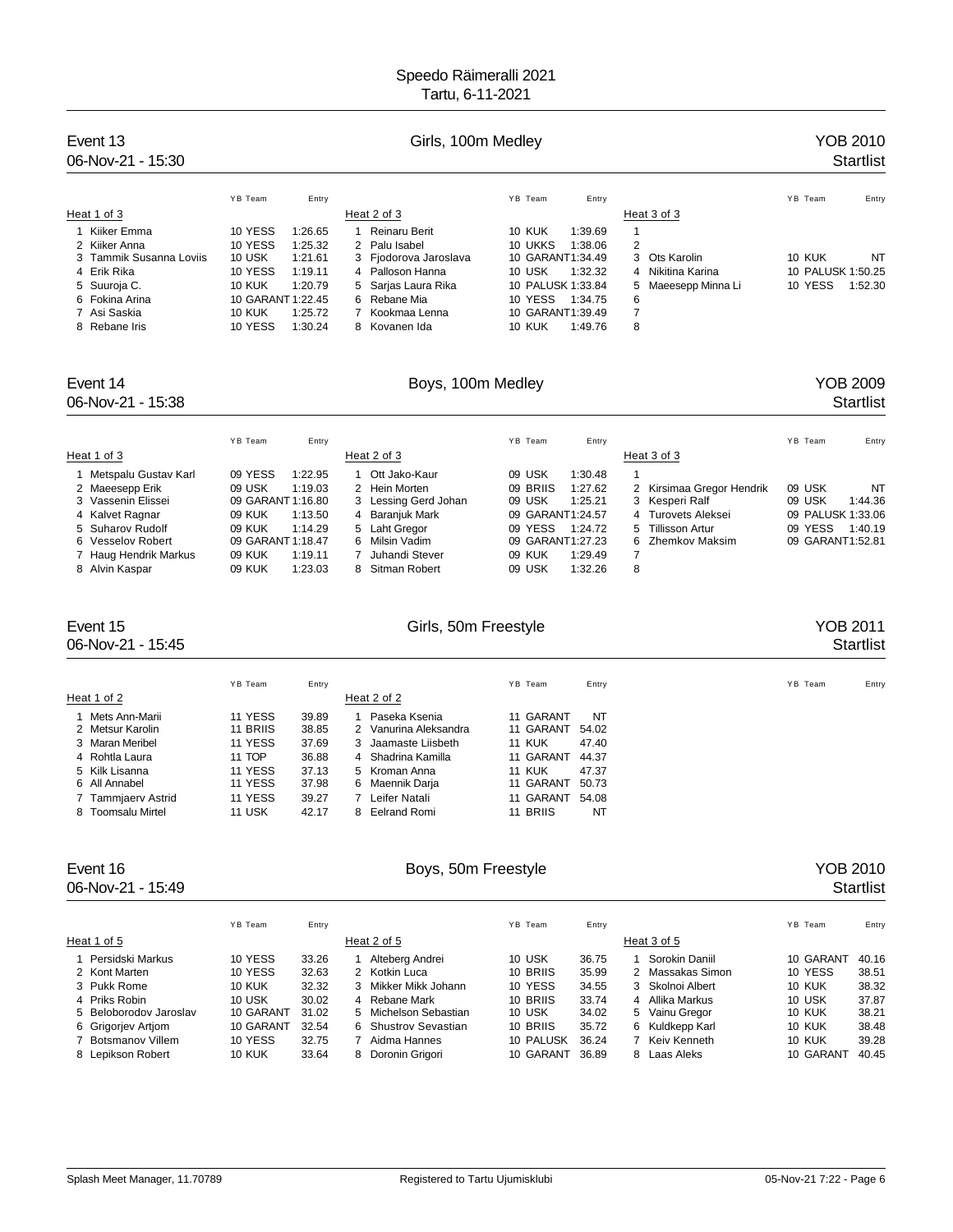# Event 16, Boys, 50m Freestyle

| Heat 4 of 5            |               |       | Heat 5 of 5                  |       |
|------------------------|---------------|-------|------------------------------|-------|
| 1 Popov Jurgis         | 10 GARANT     | 47.06 |                              |       |
| 2 Korjakin Matvei      | 10 GARANT     | 44.33 | 2                            |       |
| 3 Uuskar Markkus       | 10 USK        | 42.48 | 3 Uebner Ott<br>10 PALUSK    | 52.67 |
| 4 Shulgin Konstantin   | <b>10 KUK</b> | 40.52 | 10 PALUSK<br>4 Sulbi Illimar | 51.13 |
| 5 Filonenko Dmitri     | 10 GARANT     | 41.57 | 5 Rahumeel Patrick<br>10 KUK | 52.33 |
| 6 Geller Edwin Ros     | 10 TOP        | 42.72 | 10 GARANT<br>6 Krautman Elai | NT    |
| 7 Muenter Tristan Eric | 10 PALUSK     | 45.72 |                              |       |
| 8 Kadak Oskar          | 10 PALUSK     | 50.10 | 8                            |       |

# 06-Nov-21 - 15:57 Startlist

# Event 17 Cirls, 50m Freestyle Communication of the YOB 2012

|                     | YB Team          | Entry |   |                      | YB Team   | Entry |                         | YB Team<br>Entry  |
|---------------------|------------------|-------|---|----------------------|-----------|-------|-------------------------|-------------------|
| Heat 1 of 3         |                  |       |   | Heat 2 of 3          |           |       | Heat 3 of 3             |                   |
| Saal Saskia         | 12 YESS          | 47.97 |   | Ringo Karoli         | 12 GARANT | 58.13 |                         |                   |
| 2 Parkel Karoliina  | 12 YESS          | 44.67 |   | 2 Sinnep Adele Sofie | 12 PALUSK | 54.22 | 2                       |                   |
| 3 Sell Simona       | 12 BRIIS         | 42.71 |   | 3 Rueueberg Sandra   | 12 PALUSK | 53.10 | 3 Labzina Anna          | NT<br>12 GARANT   |
| 4 Raudva Arlene     | 12 YESS          | 41.26 |   | 4 Protopopova A.     | 12 YESS   | 50.47 | 4 Sutt Elizabeth        | 12 KUK<br>59.90   |
| 5 Reilson Berith    | <b>12 PALUSK</b> | 41.30 |   | 5 Vinogradina Erica  | 12 YESS   | 52.07 | 5 Algo Marii            | 12 USK<br>1:04.85 |
| 6 Hanna-Loore Varik | 12 UKKS          | 43.28 |   | 6 Leetsi Kaert       | 12 YESS   | 53.64 | 6 Kudijeva Ksenia-Nikol | 12 GARANT<br>NT   |
| 7 Haaviste Rosanna  | 12 YESS          | 47.10 |   | Naurits Cassandra    | 12 TOP    | 56.52 |                         |                   |
| 8 Kont Katriin      | 12 YESS          | 50.31 | 8 | Kozlova Cathalina    | 12 YESS   | 58.40 | 8                       |                   |

## 06-Nov-21 - 16:02 Startlist

# Event 18 Communication of the Boys, 50m Freestyle Communication of the YOB 2011

|                     | YB Team       | Entry |   |                    | YB Team       | Entry |                    | YB Team       | Entry |
|---------------------|---------------|-------|---|--------------------|---------------|-------|--------------------|---------------|-------|
| Heat 1 of 4         |               |       |   | Heat 2 of 4        |               |       | Heat 3 of 4        |               |       |
| 1 Potapov Egor      | 11 GARANT     | 40.08 |   | Tammaru R.         | 11 YESS       | 44.13 | Raak Robert        | 11 YESS       | 48.56 |
| 2 Adler Aksel Egert | 11 BRIIS      | 38.48 |   | 2 Linnik Lev       | 11 GARANT     | 43.50 | 2 Orav Egert Eron  | 11 YESS       | 47.66 |
| 3 Allilender Robin  | 11 YESS       | 37.13 |   | 3 Kavald Oskar     | 11 YESS       | 42.45 | 3 Veldemann Daniel | 11 YESS       | 47.40 |
| 4 Blumfeldt Erik    | <b>11 KUK</b> | 36.73 | 4 | Maeesepp Maru      | 11 YESS       | 41.74 | 4 Filatov Sergei   | 11 YESS       | 44.58 |
| 5 Maddison Rasmus   | <b>11 USK</b> | 37.10 |   | 5 Pskovits Anton   | 11 GARANT     | 42.33 | 5 Saal Konrad      | 11 YESS       | 45.44 |
| 6 Mastepan Nikita   | 11 GARANT     | 37.74 |   | 6 Lepik Johannes   | 11 YESS       | 43.19 | 6 Ljovin Aleksandr | 11 GARANT     | 47.45 |
| 7 Sirman Georg      | <b>11 USK</b> | 38.55 |   | Kasemets Kristjan  | <b>11 KUK</b> | 44.01 | 7 Fateiev Jakov    | <b>11 KUK</b> | 48.16 |
| 8 Viira Arthur      | 11 YESS       | 41.10 | 8 | <b>Toom Marten</b> | 11 USK        | 44.16 | 8 Pikkov Daniel    | 11 GARANT     | 49.38 |

## Heat 4 of 4

|   | 2 Arm Asmo - Priidik | <b>11 PALUSK</b> | 57.96 |
|---|----------------------|------------------|-------|
|   | 3 Ehrstein Ewan      | 11 GARANT        | 54.35 |
|   | 4 Abras Paertel      | 11 USK           | 49.61 |
|   | 5 Paern Mairold      | 11 YESS          | 50.81 |
|   | 6 Sell Jarek         | 11 YESS          | 56.65 |
|   | 7 Zimenkov Anton     | 11 GARANT        | NT    |
| 8 |                      |                  |       |

| 16:08 Medal ceremony No. 13. Girls, 100m Medley   |
|---------------------------------------------------|
| 16:10 Medal ceremony No. 14. Boys, 100m Medley    |
| 16:12 Medal ceremony No. 15. Girls, 50m Freestyle |
| 16:14 Medal ceremony No. 16. Boys, 50m Freestyle  |
| 16:16 Medal ceremony No. 17. Girls, 50m Freestyle |
| 16:18 Medal ceremony No. 18. Boys, 50m Freestyle  |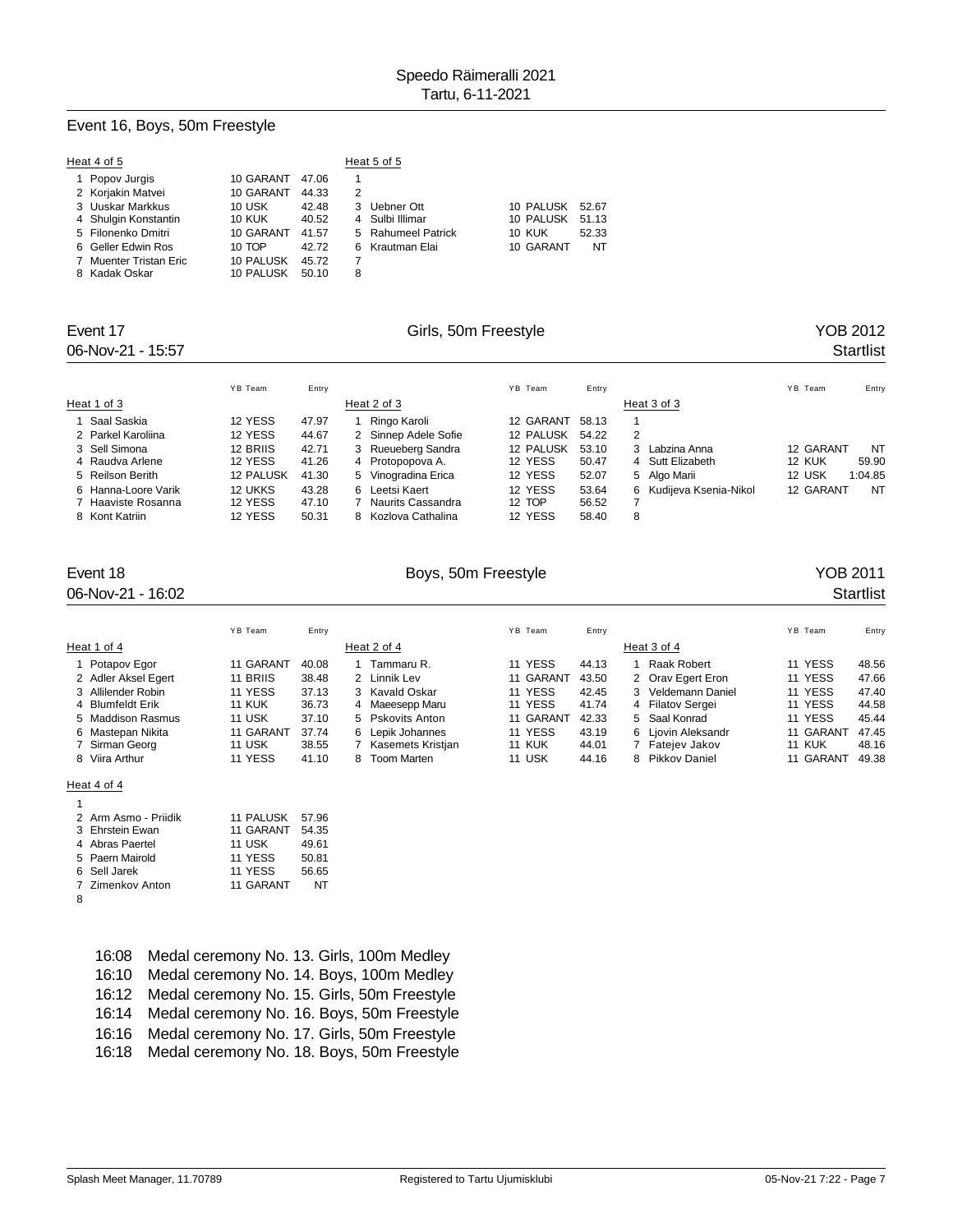# Speedo Räimeralli 2021

|                                                                                                                                                                                             |                                                                                                                                                                                                                 | Tartu, 6-11-2021                                                                                                                                                                                                                            |                                                                                                                                                                                                    |                                                                                                                                                                                      |                                                                                                                                                  |
|---------------------------------------------------------------------------------------------------------------------------------------------------------------------------------------------|-----------------------------------------------------------------------------------------------------------------------------------------------------------------------------------------------------------------|---------------------------------------------------------------------------------------------------------------------------------------------------------------------------------------------------------------------------------------------|----------------------------------------------------------------------------------------------------------------------------------------------------------------------------------------------------|--------------------------------------------------------------------------------------------------------------------------------------------------------------------------------------|--------------------------------------------------------------------------------------------------------------------------------------------------|
| Event 19<br>06-Nov-21 - 16:20                                                                                                                                                               |                                                                                                                                                                                                                 | Girls, 100m Freestyle                                                                                                                                                                                                                       |                                                                                                                                                                                                    |                                                                                                                                                                                      | YOB 2010<br><b>Startlist</b>                                                                                                                     |
| Heat 1 of 3<br>1 Suuroja C.<br>Palloson Hanna<br>2<br>3 Fokina Arina<br>4 Erik Rika<br>Tammik Susanna Loviis<br>5<br>Asi Saskia<br>6<br>7 Fjodorova Jaroslava<br>8 Kiiker Emma              | YB Team<br>Entry<br><b>10 KUK</b><br>1:16.13<br>10 USK<br>1:13.28<br>10 GARANT 1:09.08<br>10 YESS<br>1:05.30<br><b>10 USK</b><br>1:07.40<br><b>10 KUK</b><br>1:09.36<br>10 GARANT 1:15.87<br>10 YESS<br>1:16.13 | Heat 2 of 3<br>1 Kookmaa Lenna<br>Palu Isabel<br>2<br>3<br>Rebane Mia<br>$\overline{4}$<br>Kiiker Anna<br>Ots Karolin<br>5<br>Sarjas Laura Rika<br>6<br>Rebane Iris<br>7<br>Reinaru Berit<br>8                                              | YB Team<br>Entry<br>10 GARANT1:23.45<br>10 UKKS<br>1:21.06<br>10 YESS<br>1:18.34<br>10 YESS<br>1:17.27<br>10 KUK<br>1:17.76<br>10 PALUSK 1:20.12<br>10 YESS<br>1:22.34<br><b>10 KUK</b><br>1:27.58 | Heat 3 of 3<br>$\mathbf{1}$<br>2<br>3<br>Kovanen Ida<br>Maeesepp Minna Li<br>4<br>Baklazenko Eva<br>5<br>Petlin Sandra<br>6<br>7<br>8                                                | YB Team<br>Entry<br><b>10 KUK</b><br>1:35.75<br>10 YESS<br>1:32.77<br>10 GARANT1:33.31<br>10 GARANT<br>NT                                        |
| Event 20<br>06-Nov-21 - 16:26                                                                                                                                                               |                                                                                                                                                                                                                 | Boys, 100m Freestyle                                                                                                                                                                                                                        |                                                                                                                                                                                                    |                                                                                                                                                                                      | <b>YOB 2009</b><br>Startlist                                                                                                                     |
| Heat 1 of 4<br>Jassinover Marat<br>1<br>2 Lessing Gerd Johan<br>3 Vesselov Robert<br>4 Kalvet Ragnar<br>Laht Gregor<br>5<br>6 Vassenin Elissei<br>7 Maeesepp Erik<br>Aleksanderson Uku<br>8 | YB Team<br>Entry<br>09 GARANT 1:08.01<br>09 USK<br>1:06.18<br>09 GARANT 1:05.33<br><b>09 KUK</b><br>1:02.78<br>09 YESS<br>1:04.46<br>09 GARANT 1:05.62<br>09 USK<br>1:07.54<br>09 YESS<br>1:08.06               | Heat 2 of 4<br>Haug Hendrik Markus<br>$\mathbf{1}$<br>Alvin Kaspar<br>2<br>3<br>Suharov Rudolf<br>Juhandi Stever<br>4<br>Metspalu Gustav Karl<br>5<br>Ott Jako-Kaur<br>6<br><b>Turovets Aleksei</b><br>$\overline{7}$<br>Sitman Robert<br>8 | YB Team<br>Entry<br><b>09 KUK</b><br>1:11.97<br>09 KUK<br>1:10.18<br>09 KUK<br>1:08.74<br>09 KUK<br>1:08.30<br>09 YESS<br>1:08.45<br>09 USK<br>1:09.08<br>09 PALUSK 1:11.82<br>09 USK<br>1:14.18   | Heat 3 of 4<br>$\mathbf{1}$<br>2<br>Kiiver Kalmer<br>Kirsimaa Gregor Hendrik<br>3<br>4<br>Milsin Vadim<br>Baranjuk Mark<br>5<br>6<br>Hein Morten<br><b>Tillisson Artur</b><br>7<br>8 | YB Team<br>Entry<br>09 YESS<br>1:16.89<br>09 USK<br>1:16.15<br>09 GARANT1:14.55<br>09 GARANT1:15.77<br>09 BRIIS<br>1:16.78<br>09 YESS<br>1:23.46 |
| Heat 4 of 4<br>$\mathbf{1}$<br>$\overline{2}$<br>3<br><b>Aleksandrov Martin</b><br>Zimenkov Artur<br>4<br>5 Kesperi Ralf<br>6<br>$\overline{7}$<br>8                                        | 09 GARANT 1:40.50<br>09 GARANT 1:26.00<br>09 USK<br>1:40.27                                                                                                                                                     |                                                                                                                                                                                                                                             |                                                                                                                                                                                                    |                                                                                                                                                                                      |                                                                                                                                                  |
| Event 21<br>06-Nov-21 - 16:35                                                                                                                                                               |                                                                                                                                                                                                                 | Girls, 50m Backstroke                                                                                                                                                                                                                       |                                                                                                                                                                                                    |                                                                                                                                                                                      | <b>YOB 2011</b><br>Startlist                                                                                                                     |
| Heat 1 of 2<br>1 Shadrina Kamilla<br>2<br>Mets Ann-Marii                                                                                                                                    | YB Team<br>Entry<br>11 GARANT<br>49.22<br>11 YESS<br>48.29                                                                                                                                                      | Heat 2 of 2<br>1<br>$\overline{2}$<br><b>Eelrand Romi</b>                                                                                                                                                                                   | YB Team<br>Entry<br>11 BRIIS<br><b>NT</b>                                                                                                                                                          |                                                                                                                                                                                      | YB Team<br>Entry                                                                                                                                 |

8 Jaamaste Liisbeth

3 Mamontova Arina 11 GARANT 44.56 3 Toomsalu Mirtel 11 USK 53.52<br>1 Rohtla Laura 11 TOP 43.49 4 Metsur Karolin 11 BRIIS 52.22

11 YESS 44.16 5 Leifer Natali 11 OARANT 52.46<br>5 Kilk Lisanna 11 YESS 44.16 5 Leifer Natali 11 GARANT 52.46<br>6 Maran Meribel 11 YESS 47.03 6 Kroman Anna 11 KUK 55.65 6 Maran Meribel 11 YESS 47.03 6 Kroman Anna 11 KUK 55.65<br>11 YESS 48.54 7 Paseka Ksenia 11 GARANT NT<br>12 Maranaste Liisbeth 11 KUK 52.18 8

48.54 7 Paseka Ksenia<br>52.18 8

4 Rohtla Laura 11 TOP 43.49 4 Metsur Karolin<br>5 Kilk Lisanna 11 YESS 44.16 5 Leifer Natali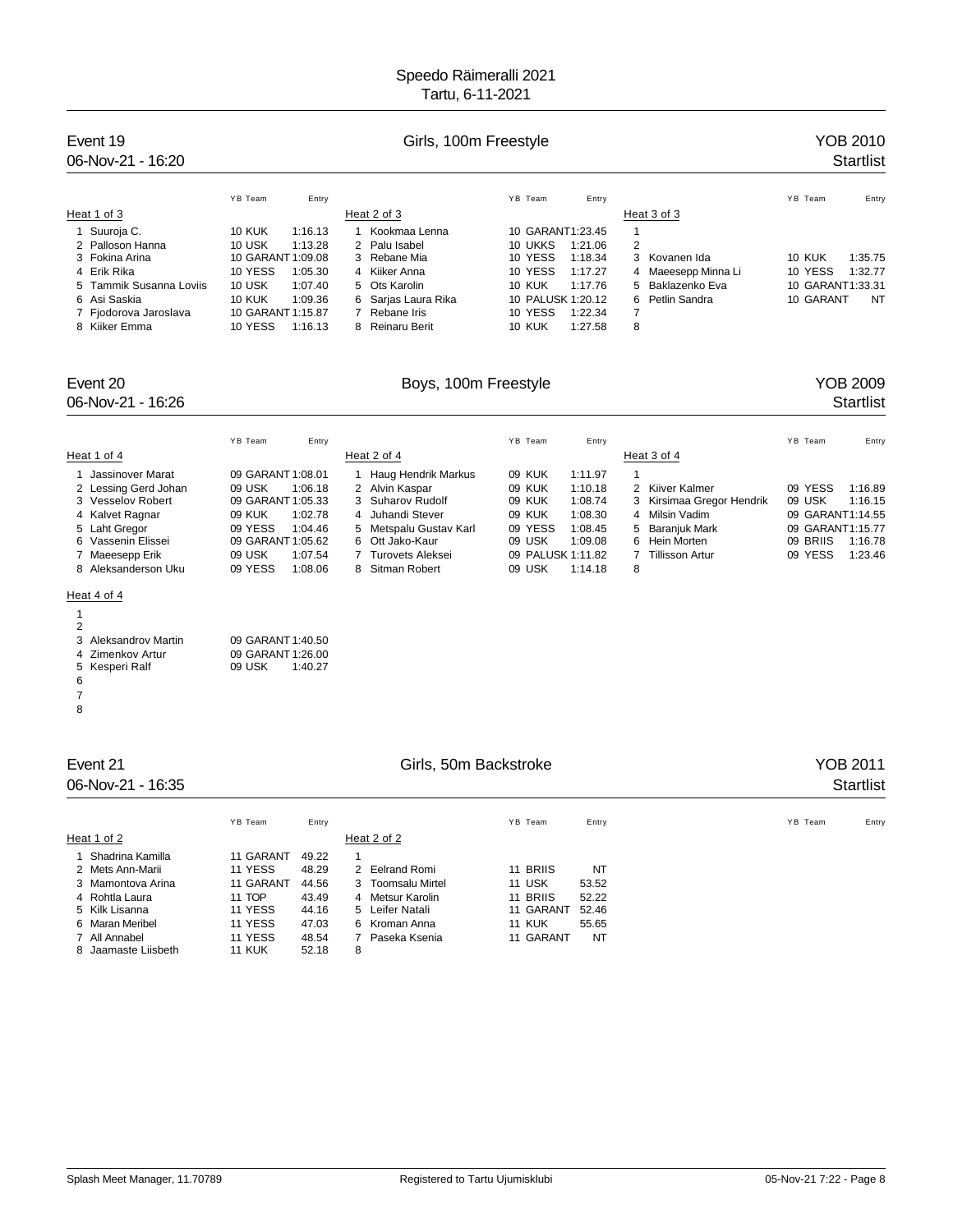# Event 22 **Boys, 50m Backstroke The Contract COB** 2010

# 06-Nov-21 - 16:40 Startlist

|                      | YB Team       | Entry |   |                       | YB Team       | Entry |                        | YB Team   | Entry |
|----------------------|---------------|-------|---|-----------------------|---------------|-------|------------------------|-----------|-------|
| Heat 1 of 4          |               |       |   | Heat 2 of 4           |               |       | Heat 3 of 4            |           |       |
| 1 Mikker Mikk Johann | 10 YESS       | 40.80 |   | Prohhorenko Nikolai   | <b>10 KUK</b> | 45.33 | Allika Markus          | 10 USK    | 50.39 |
| 2 Kont Marten        | 10 YESS       | 38.93 |   | 2 Vainu Gregor        | 10 KUK        | 44.53 | 2 Alteberg Andrei      | 10 USK    | 49.92 |
| 3 Pukk Rome          | <b>10 KUK</b> | 38.04 |   | 3 Keiv Kenneth        | <b>10 KUK</b> | 42.64 | 3 Kuldkepp Karl        | 10 KUK    | 47.82 |
| 4 Persidski Markus   | 10 YESS       | 35.70 |   | 4 Michelson Sebastian | 10 USK        | 41.67 | 4 Uuskar Markkus       | 10 USK    | 46.05 |
| 5 Priks Robin        | 10 USK        | 36.65 |   | 5 Botsmanov Villem    | 10 YESS       | 42.28 | 5 Rebane Mark          | 10 BRIIS  | 46.44 |
| 6 Shustrov Sevastian | 10 BRIIS      | 38.07 | 6 | Massakas Simon        | 10 YESS       | 43.26 | 6 Skolnoi Albert       | 10 KUK    | 48.31 |
| 7 Lepikson Robert    | <b>10 KUK</b> | 40.20 |   | Shulgin Konstantin    | 10 KUK        | 45.14 | 7 Geller Edwin Ros     | 10 TOP    | 50.20 |
| 8 Aidma Hannes       | 10 PALUSK     | 41.22 |   | 8 Kotkin Luca         | 10 BRIIS      | 45.60 | 8 Muenter Tristan Eric | 10 PALUSK | 51.52 |
| Heat 4 of 4          |               |       |   |                       |               |       |                        |           |       |
|                      |               |       |   |                       |               |       |                        |           |       |

| 2 Rahumeel Patrick | <b>10 KUK</b> | 59.64 |
|--------------------|---------------|-------|
| 3 Uebner Ott       | 10 PALUSK     | 56.41 |
| 4 Popov Jurgis     | 10 GARANT     | 52.05 |
| 5 Kadak Oskar      | 10 PALUSK     | 55.20 |
| 6 Sulbi Illimar    | 10 PALUSK     | 58.43 |
| 7 Krautman Elai    | 10 GARANT     | NT    |
|                    |               |       |

### 

# 06-Nov-21 - 16:46 Startlist

## Event 23 Girls, 50m Backstroke YOB 2012

|                     | YB Team          | Entry |   |                    | YB Team   | Entry |                         | YB Team          | Entry   |
|---------------------|------------------|-------|---|--------------------|-----------|-------|-------------------------|------------------|---------|
| Heat 1 of 3         |                  |       |   | Heat 2 of 3        |           |       | Heat 3 of 3             |                  |         |
| Rueueberg Sandra    | <b>12 PALUSK</b> | 51.11 |   | Saal Saskia        | 12 YESS   | 59.46 |                         |                  |         |
| 2 Parkel Karoliina  | 12 YESS          | 50.10 |   | 2 Protopopova A.   | 12 YESS   | 57.90 | 2 Soosaar Elenora       | 12 USK           | NT      |
| 3 Reilson Berith    | <b>12 PALUSK</b> | 48.09 |   | 3 Labzina Anna     | 12 GARANT | 56.67 | 3 Ringo Karoli          | 12 GARANT1:09.00 |         |
| 4 Raudva Arlene     | 12 YESS          | 45.68 | 4 | Haaviste Rosanna   | 12 YESS   | 54.85 | 4 Vinogradina Erica     | 12 YESS          | 1:01.19 |
| 5 Sutt Elizabeth    | <b>12 KUK</b>    | 46.38 |   | 5 Kont Katriin     | 12 YESS   | 56.09 | 5 Kozlova Cathalina     | 12 YESS          | 1:05.39 |
| 6 Sell Simona       | 12 BRIIS         | 49.58 | 6 | Naurits Cassandra  | 12 TOP    | 57.63 | 6 Kudijeva Ksenia-Nikol | 12 GARANT        | NT      |
| 7 Kolistratova Ilva | 12 GARANT        | 50.83 |   | Leetsi Kaert       | 12 YESS   | 58.33 |                         |                  |         |
| 8 Algo Marii        | 12 USK           | 53.99 | 8 | Sinnep Adele Sofie | 12 PALUSK | 59.80 | 8                       |                  |         |

# Event 24 **Boys, 50m Backstroke The Contract Contract Contract Properties Are Access** YOB 2011 06-Nov-21 - 16:51 Startlist

### YB Team Entry Entry Entry The YB Team Entry States of the States of the States of the States of the YB Team Entry Heat 1 of 4 Heat 2 of 4 Heat 2 of 4 Heat 3 of 4 Potapov Egor 11 GARANT 44.91 1 Viira Arthur 11 YESS 51.68 1 Kasemets Kristjan 11 KUK 44.36 2 Veldemann Daniel 11 YESS 51.50 2 Pikkov Daniel 11 GARANT 59.03 11 USK 13.37 3 Filatov Sergei 11 YESS 50.47 3 Arm Asmo - Priidik 11 PALUSK 57.11<br>11 GARANT 39.46 4 Sirman Georg 11 USK 146.92 4 Toom Marten 11 USK 53.14 4 Guljajev Maksim 11 GARANT 39.46 4 Sirman Georg 11 USK 46.92 4 Toom Marten 11 USK 53.14<br>5 Blumfeldt Erik 11 KUK 41.88 5 Suvalov Daniil 11 GARANT 47.31 5 Fatejev Jakov 11 KUK 54.10 Blumfeldt Erik 11 KUK 41.88 5 Suvalov Daniil 11 GARANT 47.31 5 Fatejev Jakov 11 KUK 54.10 Allilender Robin 11 YESS 44.12 6 Lepik Johannes 11 YESS 50.74 6 Ehrstein Ewan 11 GARANT 57.14 7 Ljovin Aleksandr 11 GARANT 44.70 7 Kavald Oskar 11 YESS 51.51 7 Saal Konrad 11 YESS 1:00.81<br>8 Adler Aksel Egert 11 BRIIS 46.84 8 Tammaru R. 11 YESS 53.12 8 Adler Aksel Egert 11 BRIIS 46.84 8 Tammaru R. 11 YESS 53.12 8

### Heat 4 of 4

| 2 |                  |           |         |
|---|------------------|-----------|---------|
|   | 3 Zimenkov Anton | 11 GARANT | NT      |
|   | 4 Sell Jarek     | 11 YESS   | 1:03.24 |
|   | 5 Paern Mairold  | 11 YESS   | 1:05.87 |
| 6 |                  |           |         |
|   |                  |           |         |
|   |                  |           |         |

16:58 Medal ceremony No. 19. Girls, 100m Freestyle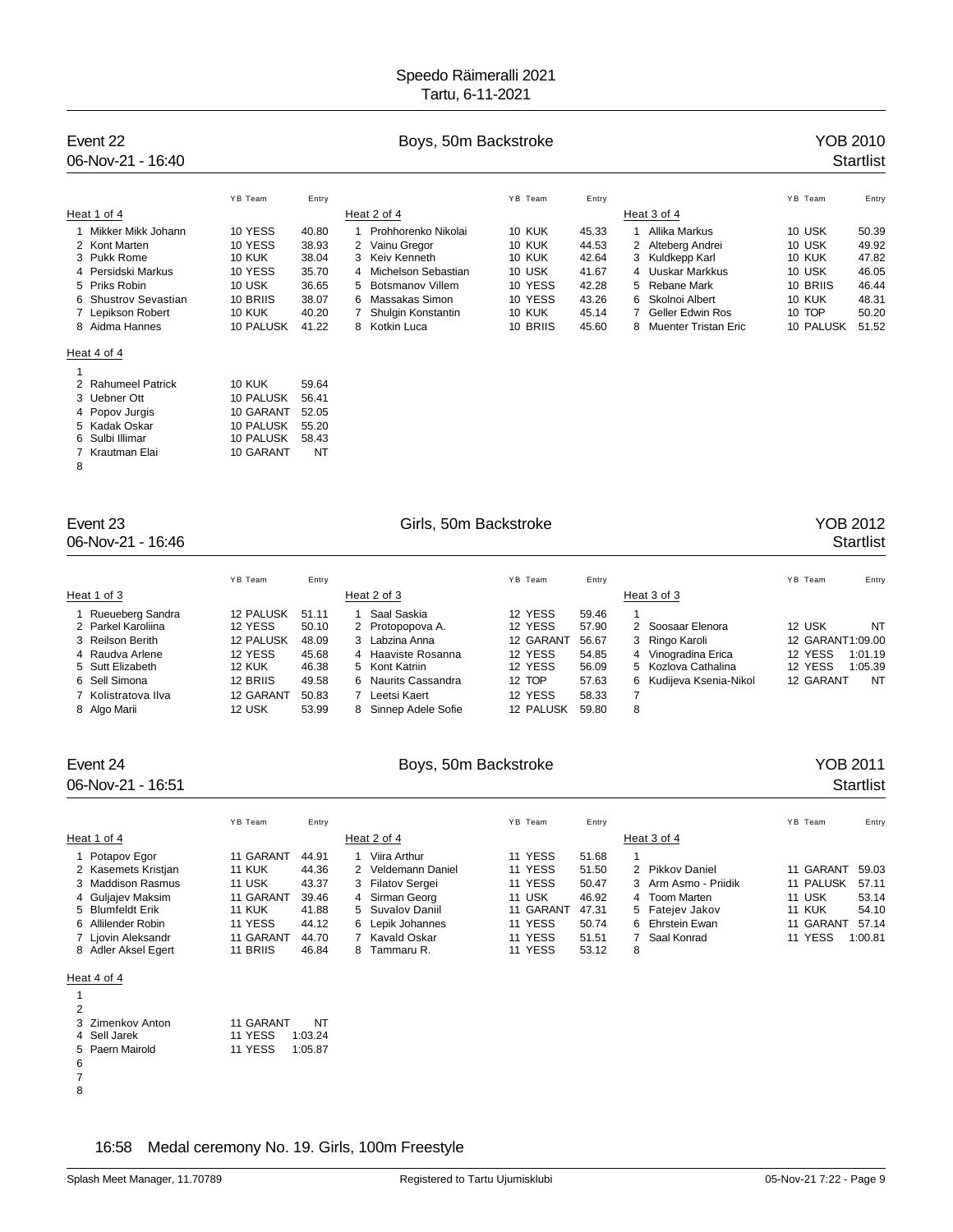17:00 Medal ceremony No. 20. Boys, 100m Freestyle 17:02 Medal ceremony No. 21. Girls, 50m Backstroke 17:04 Medal ceremony No. 22. Boys, 50m Backstroke 17:06 Medal ceremony No. 23. Girls, 50m Backstroke 17:08 Medal ceremony No. 24. Boys, 50m Backstroke

| Event 25<br>06-Nov-21 - 17:10 |                   |         |             | Girls, 100m Backstroke |               |                   |         | YOB 2010<br><b>Startlist</b> |
|-------------------------------|-------------------|---------|-------------|------------------------|---------------|-------------------|---------|------------------------------|
|                               | YB Team           | Entry   |             |                        | YB Team       | Entry             | YB Team | Entry                        |
| Heat 1 of 2                   |                   |         | Heat 2 of 2 |                        |               |                   |         |                              |
| 1 Palu Isabel                 | 10 UKKS           | 1:32.18 |             | Kiiker Emma            | 10 YESS       | NT                |         |                              |
| 2 Sarjas Laura Rika           | 10 PALUSK 1:30.72 |         |             | 2 Ots Karolin          | <b>10 KUK</b> | NT                |         |                              |
| 3 Suuroja C.                  | <b>10 KUK</b>     | 1:24.74 |             | 3 Kovanen Ida          | <b>10 KUK</b> | 1:58.63           |         |                              |
| 4 Tammik Susanna Loviis       | 10 USK            | 1:17.46 |             | 4 Nikitina Karina      |               | 10 PALUSK 1:49.20 |         |                              |
| 5 Kiiker Anna                 | 10 YESS           | 1:22.14 |             | 5 Baklazenko Eva       |               | 10 GARANT1:49.39  |         |                              |
| 6 Palloson Hanna              | 10 USK            | 1:30.70 |             | 6 Petlin Sandra        | 10 GARANT     | NT                |         |                              |
| 7 Rebane Iris                 | 10 YESS           | 1:32.01 |             | Rebane Mia             | 10 YESS       | NT                |         |                              |
| 8 Reinaru Berit               | <b>10 KUK</b>     | 1:34.82 | 8           |                        |               |                   |         |                              |

# Event 26 **Boys**, 100m Backstroke **Boys**, 100m Backstroke **Property** 26 **Property** 2009

06-Nov-21 - 17:15 Startlist

|                       | YB Team           | Entry   |   |                           | YB Team           | Entry   |   |                      | YB Team          | Entry   |
|-----------------------|-------------------|---------|---|---------------------------|-------------------|---------|---|----------------------|------------------|---------|
| Heat 1 of 3           |                   |         |   | Heat 2 of 3               |                   |         |   | Heat 3 of 3          |                  |         |
| Maeesepp Erik         | 09 USK            | 1:17.90 |   | Tillisson Artur           | 09 YESS           | 1:33.91 |   |                      |                  |         |
| 2 Suharov Rudolf      | 09 KUK            | 1:16.51 |   | 2 Kirsimaa Gregor Hendrik | 09 USK            | 1:26.95 |   | 2 Zhemkov Maksim     | 09 GARANT        | NT      |
| 3 Haug Hendrik Markus | 09 KUK            | 1:15.67 |   | 3 Alvin Kaspar            | 09 KUK            | 1:23.77 |   | 3 Aleksandrov Martin | 09 GARANT1:55.50 |         |
| 4 Laht Gregor         | 09 YESS           | 1:14.28 |   | 4 Metspalu Gustav Karl    | 09 YESS           | 1:21.06 |   | 4 Hein Morten        | 09 BRIIS         | 1:36.58 |
| 5 Aleksanderson Uku   | 09 YESS           | 1:15.21 |   | 5 Kiiver Kalmer           | 09 YESS           | 1:22.97 |   | 5 Zimenkov Artur     | 09 GARANT1:39.93 |         |
| 6 Jassinover Marat    | 09 GARANT 1:16.00 |         |   | 6 Ott Jako-Kaur           | 09 USK            | 1:25.32 |   | 6 Sitman Robert      | 09 USK           | NT      |
| 7 Lessing Gerd Johan  | 09 USK            | 1:16.66 |   | Juhandi Stever            | 09 KUK            | 1:33.36 |   |                      |                  |         |
| 8 Kalvet Ragnar       | 09 KUK            | 1:19.35 | 8 | Turovets Aleksei          | 09 PALUSK 1:34.00 |         | 8 |                      |                  |         |

| Event 27<br>06-Nov-21 - 17:22 |                          | YOB 2011<br><b>Startlist</b> |                     |                  |
|-------------------------------|--------------------------|------------------------------|---------------------|------------------|
|                               | YB Team<br>Entry         |                              | YB Team<br>Entry    | YB Team<br>Entry |
| Heat 1 of 2                   |                          | Heat 2 of 2                  |                     |                  |
| 1 All Annabel                 | 11 YESS<br>1:25.57       |                              |                     |                  |
| 2 Tammjaerv Astrid            | 11 YESS<br>1:24.74       | 2 Eelrand Romi               | 11 BRIIS<br>NT      |                  |
| 3 Jaamaste Liisbeth           | 1:22.51<br><b>11 KUK</b> | 3 Mets Ann-Marii             | 11 YESS<br>1:37.56  |                  |
| 4 Mamontova Arina             | 11 GARANT 1:19.59        | 4 Rohtla Laura               | 11 TOP<br>1:30.01   |                  |
| 5 Kilk Lisanna                | 11 YESS<br>1:20.71       | 5 Vanurina Aleksandra        | 11 GARANT1:34.00    |                  |
| 6 Maran Meribel               | 11 YESS<br>1:22.68       | 6 Kroman Anna                | NT<br><b>11 KUK</b> |                  |
| 7 Metsur Karolin              | 11 BRIIS<br>1:25.20      | Maennik Darja                | 11 GARANT<br>NT     |                  |
| 8 Toomsalu Mirtel             | 11 USK<br>1:29.57        | 8                            |                     |                  |